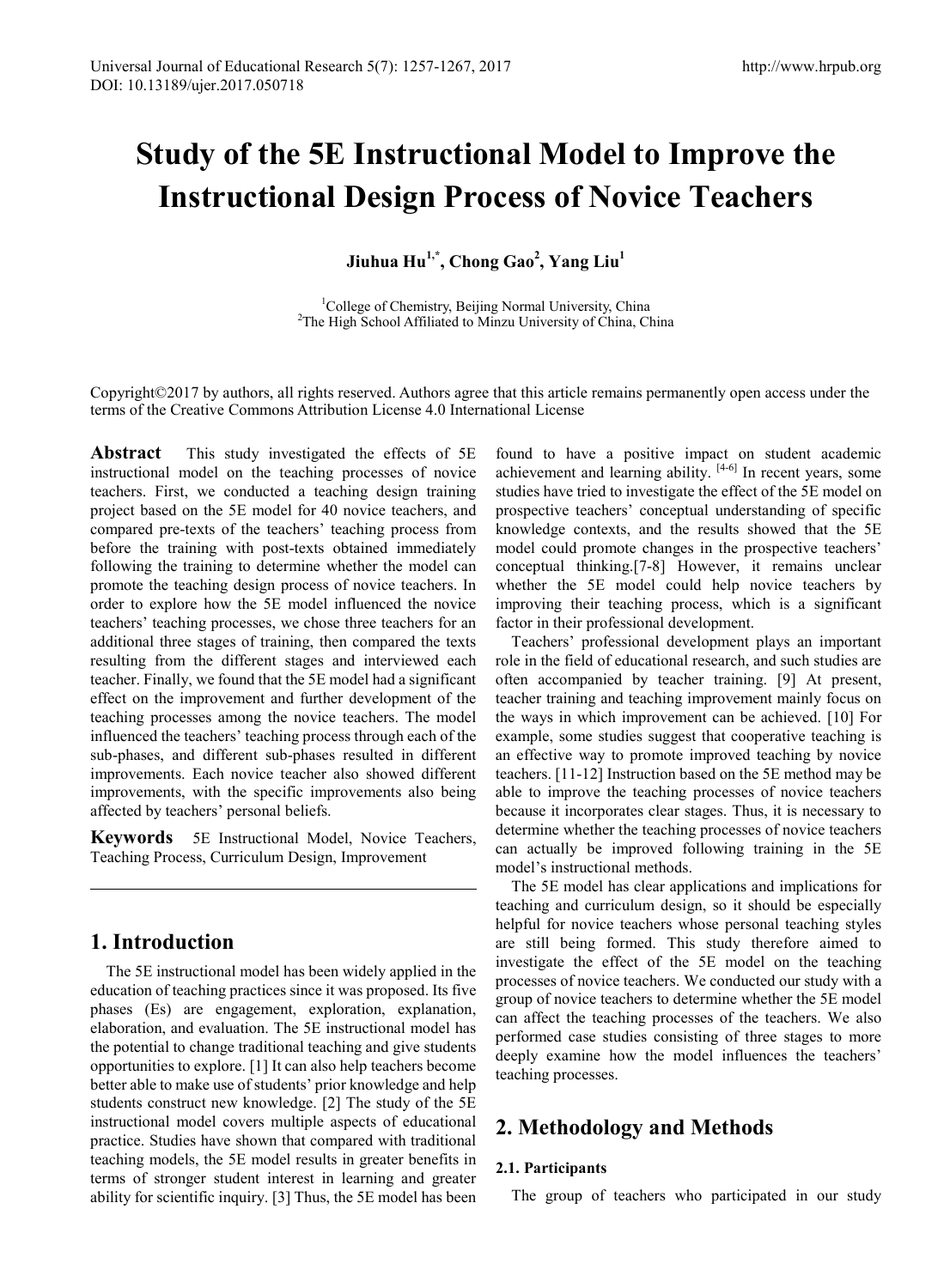consisted of 40 novice chemistry teachers working in different cities in China, including five from Inner Mongolia, four from Hubei, and four from Henan. The 40 teachers from different levels of school in China, who volunteered to participate in the summer training course.

The case studies were conducted with three of the teachers: MXY, XBB, and ZRL.

We selected three voluntary and representative teachers from 40 novice chemistry teachers. MXY showed excellent performance in her teaching process and course design work during her time as a master's student. She also exhibited good modern teaching concepts and teaching skills as a female teacher in a good school during her 1 year of work following graduation. XBB is a male teacher who has worked for 2 years in an excellent school. He noted that his curriculum does not efficiently capture his students' attention, resulting in low engagement. He also lamented that he cannot design effective exploration tasks, and that the students exhibit little attention during the evaluation parts of his course. He therefore looked forward to improving his ability to design his own teaching process and curriculums. ZRL is a female teacher who has worked for 2 years in an ordinary school. She also wanted to improve her ability to design her own teaching process in her curriculum, in which the current primary teaching method is discussion.

While these three teachers are similar with respect to being relatively novice, they are also very different with respect to their educational backgrounds, years of working, and current working conditions. These similarities and differences will help ensure that the 5E instructional model can realize an effective and comprehensive result with respect to the improvement of the teachers' teaching processes.

## **2.2. Procedure and Instruments**

To explore the influence of the 5E model on the design of one's personal teaching process, 40 novice teachers were selected for the study. Through a comparison of the teaching processes from before and after the introduction of, and instruction in, the 5E model, we investigated whether the model could promote improvement in the development of the teaching process among the teachers. Following the initial comparisons with the group of 40 teachers, we subsequently selected three teachers to more closely examine their individual teaching processes based on the 5E model across three stages. The full study design is shown in Figure 1.



**Figure 1.** Illustration of study design of investigating the effects of 5E model instruction on the teaching processes of novice teachers.



**Figure 2.** Flow of group instruction activities for teaching processes based on the 5E instructional model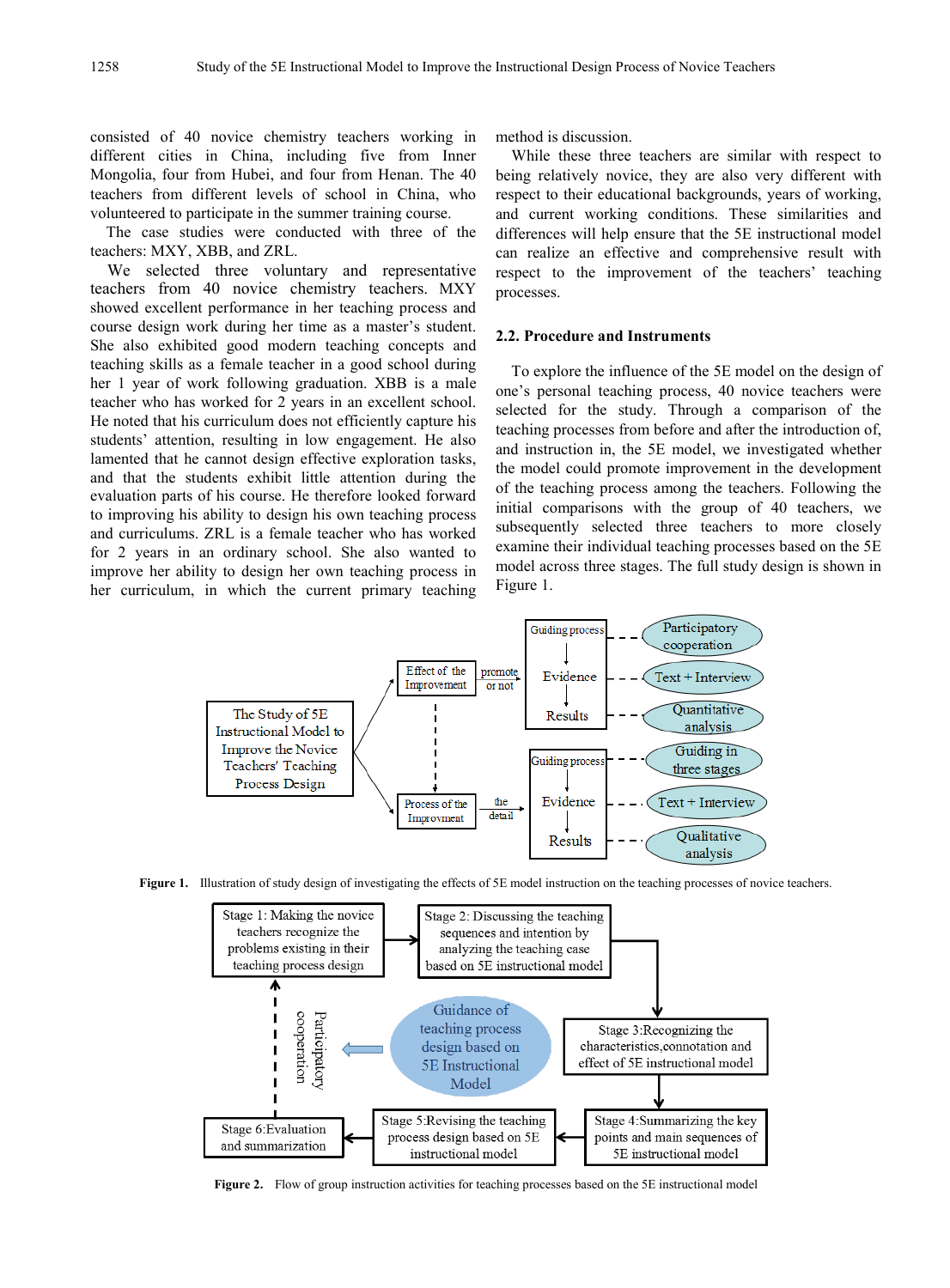A series of instructional activities were performed with respect to teaching processes based on the 5E instructional model for the novice teachers, and these activities were observed and measured through participatory cooperation. The researcher and the teachers worked together for all of the activities. The activities began in July, 2014, and lasted for a total of 4 months. Figure 2 shows the order of these activities.

Details of each of these instructional stages are provided below.

#### Stage 1

The questionnaire data include: (1) the percentage of responses for each choice on several representative questions; (2) feedback regarding present teaching processes among the novice teachers; (3) confirmation questions regarding the teachers' present methods of developing their teaching processes; (4) prompts for reflection and problem identification regarding what is needed in the design of teaching processes.

#### Stage 2

In this stage, we instructed the novice teachers to analyze a 5E case of "Chemical Energy into Electrical Energy" as part of their curriculum design, including the five elements of engagement, exploration, explanation, elaboration, and evaluation. This is a typical 5E instructional model, in which the teaching activity, student activity, and design purpose are all clearly contained within each element. The analysis first proceeded by inquiring how the teachers felt about the instructional method, using questions including "Do you think it is a good way to design teaching processes?," "Which do you prefer?," and "What can we learn from this example of instructional design?" Next, to allow every participant to better understand the framework and priorities behind the 5E instructional method, further analyses were undertaken along with the asking of additional questions, such as, "How many elements or phases were contained in this example of instructional design?" and "What was the intention behind each element or phase?" Finally, the overall main purposes and design intentions were discussed with respect to the 5E model.

## Stage 3

Under the researcher's instruction, the novice teachers

answered questions and reported about problems based on the above discussion, allowing each teacher to gain a good understanding of the issues. The objectives and tasks of each phase of the model are shown below in Table 1.

#### Stage 4

After gaining an understanding of the model, the novice teachers were instructed to analyze the instructional design of a second case, "Combustion and Extinguishing." The teachers extracted the operation points and phases of the case based on the model, then these points were subsequently discussed following the exercise. The researcher then added some additional explanations and conclusions related to the instructional design points based on the model.

#### Stage 5

The novice teachers were divided into 20 pairs, and each pair was asked to develop improvement suggestions based on the model. Then, two or three groups were selected to present their modified instructional designs to the rest of the group.

#### Stage 6

In addition to evaluating and summarizing instructional design based on the model, this study also introduced suggestions for improvement of the model itself. These efforts were expected to result in increased understanding and further applications of the model for instructional design among the novice teachers.

The three instructional periods were all between September and December, 2014, and each period lasted for 1 month. In the first period of instruction, the researcher provided a general introduction to the model to the novice teachers, then discussed the details, goals, and advantages of the model using appropriate case studies.

In the second period of instruction, the researcher instructed the novice teachers to design their own instructional process based on the model data (i.e., establishment model) after the novice teachers had become familiar with the model. The researcher then collected feedback from the novice teachers.

**Table 1.** Intentions of each phase of the 5E instructional model

| Phase       |   | Teaching objectives and tasks                                                                                                                   |  |  |  |
|-------------|---|-------------------------------------------------------------------------------------------------------------------------------------------------|--|--|--|
| Engagement  |   | Accessing the learners' prior knowledge, promoting curiosity and elicit prior knowledge, causing cognitive conflict<br>and problems to explore. |  |  |  |
| Exploration |   | inquiring independently, or condition a preliminary investigation to generate new ideas.                                                        |  |  |  |
|             | S | explaining their understanding of the concept.                                                                                                  |  |  |  |
| Explanation | m | introducing a concept, process or skill.                                                                                                        |  |  |  |
| Elaboration |   | Extending students' conceptual understanding and skills through new experience.                                                                 |  |  |  |
| Evaluation  | S | assessing their own understanding and abilities.                                                                                                |  |  |  |
|             | m | Evaluating students' progress toward achieving the educational objectives and process.                                                          |  |  |  |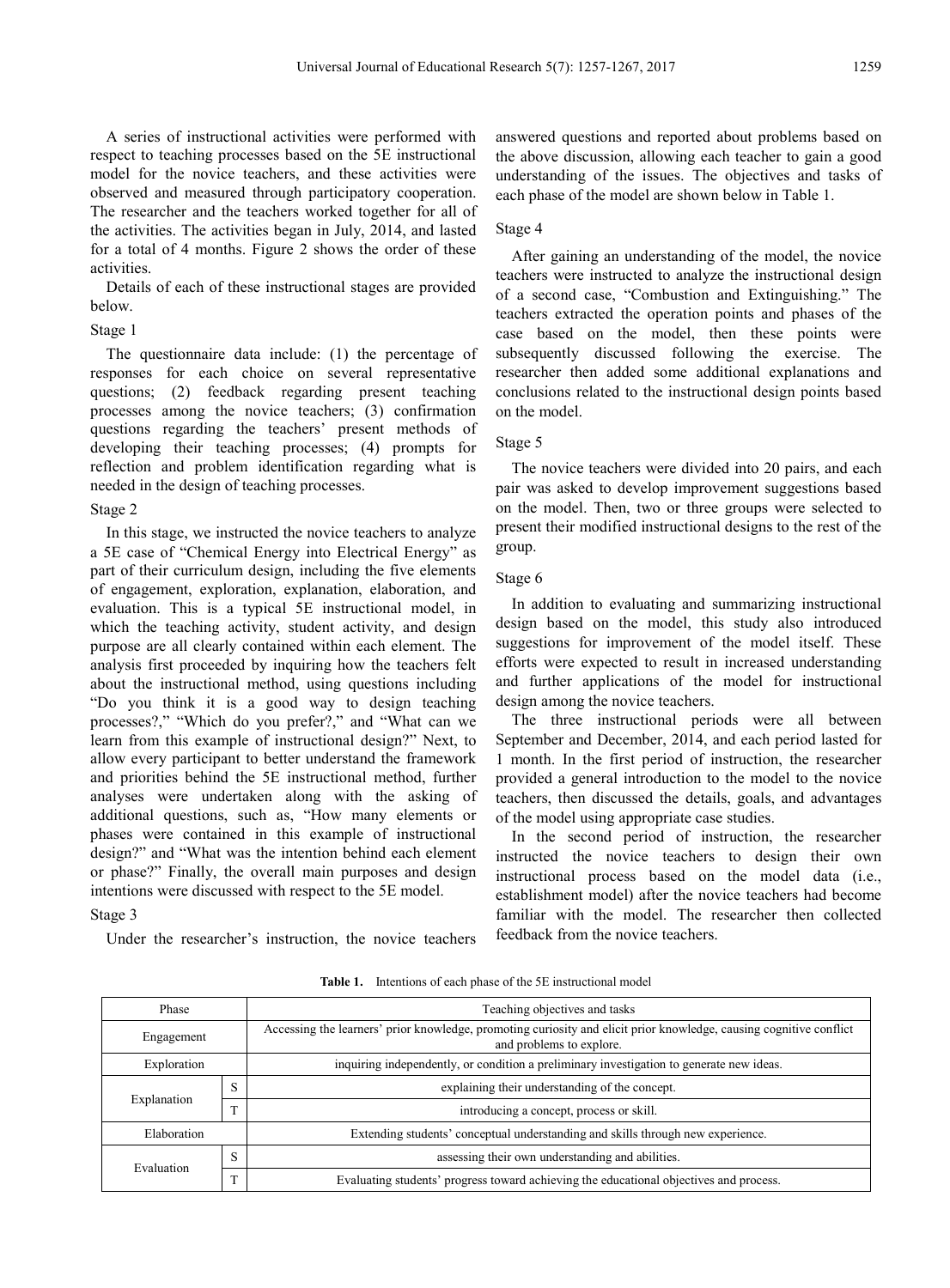In the third period, the researcher encouraged the novice teachers to employ the model to the design of their own instructional processes based on their current understanding of the 5E model, then subsequently provide feedback to the researcher.

#### **2.3. Data Collection and Analysis**

The researcher collected the 40 participants' texts related to their instructional design process at different stages based on the model. The texts were divided into three groups: before instruction, immediately after instruction, and 3 months after instruction. The researcher then analyzed each text comprehensively to extract the relevant content and data points. An evaluation of the instructional design at each phase in the model was made, with a possible total score of 100 for the entire instructional design process. There were four evaluation points for each phase, and each evaluation point was given a score between 1 and 5. The evaluation points for each instructional design phase are shown in Table 2.

The analyses of the data were performed by collating the 40 novice teachers' scores for the different phases for the three kinds of instructional design, to determine whether there was any improvement in the teachers' instructional design process based on the model. As for the case study data, the instructional design texts and teacher interview data were collected at different periods, and any improvements, further development, as well as differences between the teachers with respect to their instructional processes were explored by analyzing the data based on the model.

# **3. Results and Discussion**

## **3.1. Result and Discussion of Improvements in Instructional Process Design Based on the 5E Instructional Model**

Three months following the conclusion of the study, the researchers collected the instructional process design texts from the 40 novice teachers. The collected data were analyzed by scoring each phase according to a standard scoring procedure, which included the three periods of instruction that resulted in the texts from before the instruction, immediately after the instruction, and 3 months after the instruction. A significance analysis was performed according to both the overall scores and each phase's score. The significance analysis results for the overall instructional design process are shown in Table 3.

**Table 2.** Evaluation model for instructional design process of the novel teachers

| Phase       | Requirements and key points of instructional process design                                                       |  |  |  |  |
|-------------|-------------------------------------------------------------------------------------------------------------------|--|--|--|--|
|             | Creating a scene to promote student curiosity                                                                     |  |  |  |  |
| Engagement  | Eliciting students' prior knowledge                                                                               |  |  |  |  |
|             | Creating students' cognitive conflicts                                                                            |  |  |  |  |
|             | Organizing students' thinking and finding problems to explore                                                     |  |  |  |  |
|             | Providing students with a common base of activities                                                               |  |  |  |  |
|             | Initiating of activity by teacher and allowing students time and opportunities to investigate                     |  |  |  |  |
| Exploration | Probing questions when necessary, and guiding students indirectly                                                 |  |  |  |  |
|             | Creating a sense of "wanting to learn" and giving students time to raise questions when exploring                 |  |  |  |  |
|             | Encouraging students to discuss and analyze the process themselves                                                |  |  |  |  |
|             | Asking students to provide explanations about new concepts                                                        |  |  |  |  |
| Explanation | Introducing (by the teacher) of scientific or technological explanations in a direct, explicit, and formal manner |  |  |  |  |
|             | Using student experiences as the basis of explaining new knowledge                                                |  |  |  |  |
|             | Creating new and unfamiliar problem situations for student applications                                           |  |  |  |  |
| Elaboration | Encouraging students to participate in discussions for strengthening the understanding of new knowledge           |  |  |  |  |
|             | Guiding students to analyze problems from multiple angles and expanding new knowledge                             |  |  |  |  |
|             | Guiding students to summarize the corresponding knowledge, processes, and methods                                 |  |  |  |  |
|             | Allowing the students to reflect and evaluate their own knowledge and skills when learning                        |  |  |  |  |
| Evaluation  | Observing and evaluating the students' new knowledge and skills                                                   |  |  |  |  |
|             | Assessing students' knowledge and skills and giving them suggestions                                              |  |  |  |  |
|             | Evaluating the students' gradual development of understanding in every teaching phase                             |  |  |  |  |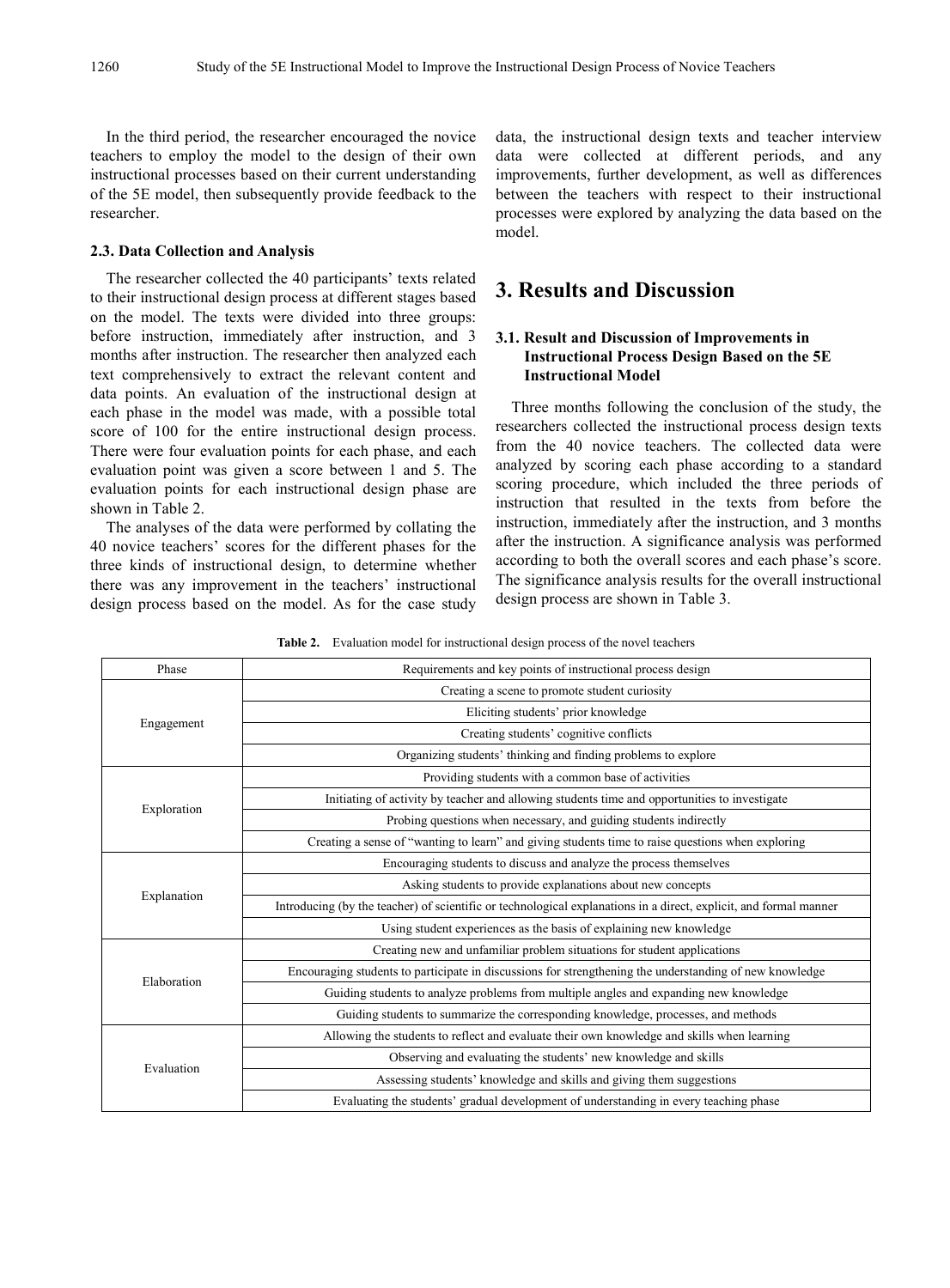|                                                                                  | Paired Difference |                   |               |                                              |             |           |    |                      |
|----------------------------------------------------------------------------------|-------------------|-------------------|---------------|----------------------------------------------|-------------|-----------|----|----------------------|
|                                                                                  | Mean              | Std.<br>Deviation | Std.<br>Error | 95% Confidence Interval of<br>the Difference |             |           | df | Sig.<br>$(2-tailed)$ |
|                                                                                  |                   |                   | Mean          | Lower                                        | Uper        |           |    |                      |
| Pair1: before the instruction ---<br>immediately after the instruction           | $-32.67500$       | 4.95305           | .78315        | $-34.25906$                                  | $-31.09094$ | $-41.723$ | 39 | .000                 |
| Pair <sub>2</sub> : before the instruction ---3<br>months after the instruction  | $-31.50000$       | 4.06360           | .64251        | $-32.79960$                                  | $-30.20040$ | $-49.026$ | 39 | .000                 |
| Pair3: immediately after the<br>instruction ---3 months after the<br>instruction | 1.17500           | 4.31983           | .68302        | $-20655$                                     | 2.55655     | 1.720     | 39 | .093                 |

**Table 3.** Results of analysis of novice teachers' instructional process depending on the time period of data collection

| Category of instructional design<br>Key Points of Engagement | Pre-Guidance | Post-Guidance |
|--------------------------------------------------------------|--------------|---------------|
| Creating a situation to promote student curiosity            | 85.0%        | 97.5%         |
| Eliciting students' prior knowledge                          | $20.0\%$     | 87.5%         |
| Evoking students' cognitive conflict                         | $10.0\%$     | 70.0%         |
| Organizing student thinking and finding problems to explore  | 52.5%        | $95.5\%$      |
|                                                              |              |               |

**Table 4.** Teachers' instructional design process improvements in engagement phase

|  | Table 5. Teachers' instructional design process improvements in exploration phase |  |  |  |
|--|-----------------------------------------------------------------------------------|--|--|--|
|  |                                                                                   |  |  |  |

| Category of instructional design<br>Key Points of Exploration                                        | Pre-Guidance | Post-Guidance |
|------------------------------------------------------------------------------------------------------|--------------|---------------|
| Providing students with a common base of activities                                                  | 31.8%        | 89.4%         |
| Initiating the activity and allowing the students time and opportunities to investigate              | 36.4%        | 87.9%         |
| Probing questions when necessary and guiding students indirectly                                     | 7.6%         | 68.2%         |
| Creating a sense of "wanting to learn" and giving students time to raise questions<br>when exploring | 4.5%         | $62.1\%$      |

Table 3 shows the data for the comparison of the overall teaching process design data between the before and after periods of instruction of the model for the 40 teachers. The level of significance was  $0.000<0.05$ , indicating a significant difference. These results demonstrate that the model both impacted and improved the instructional design for the novice teachers. As for the prior text and 3-month delayed text data, the level of significance was  $0.000<0.05$ , a significant difference, indicating that the model can produce sustained influences and improvements in the instructional design process. However, no significant difference was found between the text from immediately after the instruction and the 3-month delayed text data (i.e., 0.093>0.05). This result indicates that the model can produce a stable influence on the instructional design process for novice teachers. Similar results were also found among the statistics for the individual stages, and taken together as a whole these results indicate that the model can produce significant and stable improvements for novice teachers in their instructional design processes.

Similar results were also found for each phase of the model, in which clear improvements were observed by a comparison with the prior and subsequent text data for the teachers.

The improvement results for the engagement phase are listed in Table 4. In the original (pre-instruction) instructional processes of the teachers, 34 of the 40 teachers were able to offer more novel and richer materials to attract their students' attention by creating questions for engagement, but only eight of the teachers could successfully identify their students' original thinking in the stage of engagement. Moreover, although 21 of the teachers could propose problems for exploration in the engagement phase, only four of them could effectively trigger their students' cognition conflicts, while problems without any student cognition conflicts were all proposed under the teachers' instruction. Conversely, the instructional design process was found to have improved under the model for the 40 teachers, in which there were 39 cases of the teacher designs triggering their students' attention. At the same time, 35 designs were found to motivate the students to expose their original thoughts, while 28 designs were able to trigger the students' cognitions regarding conflicts. The percentage of the teachers who were able to accomplish this task successfully increased from 20% to 87.5%.

As for the next phase of the model, exploration, the improvement shown in this study is shown in Table 5. There were 23 teaching process design texts that were found to have improved. For example, the teachers could provide the backgrounds, study materials, and appliances for exploration for their students, and they could also encourage their students to explore and discuss these topics without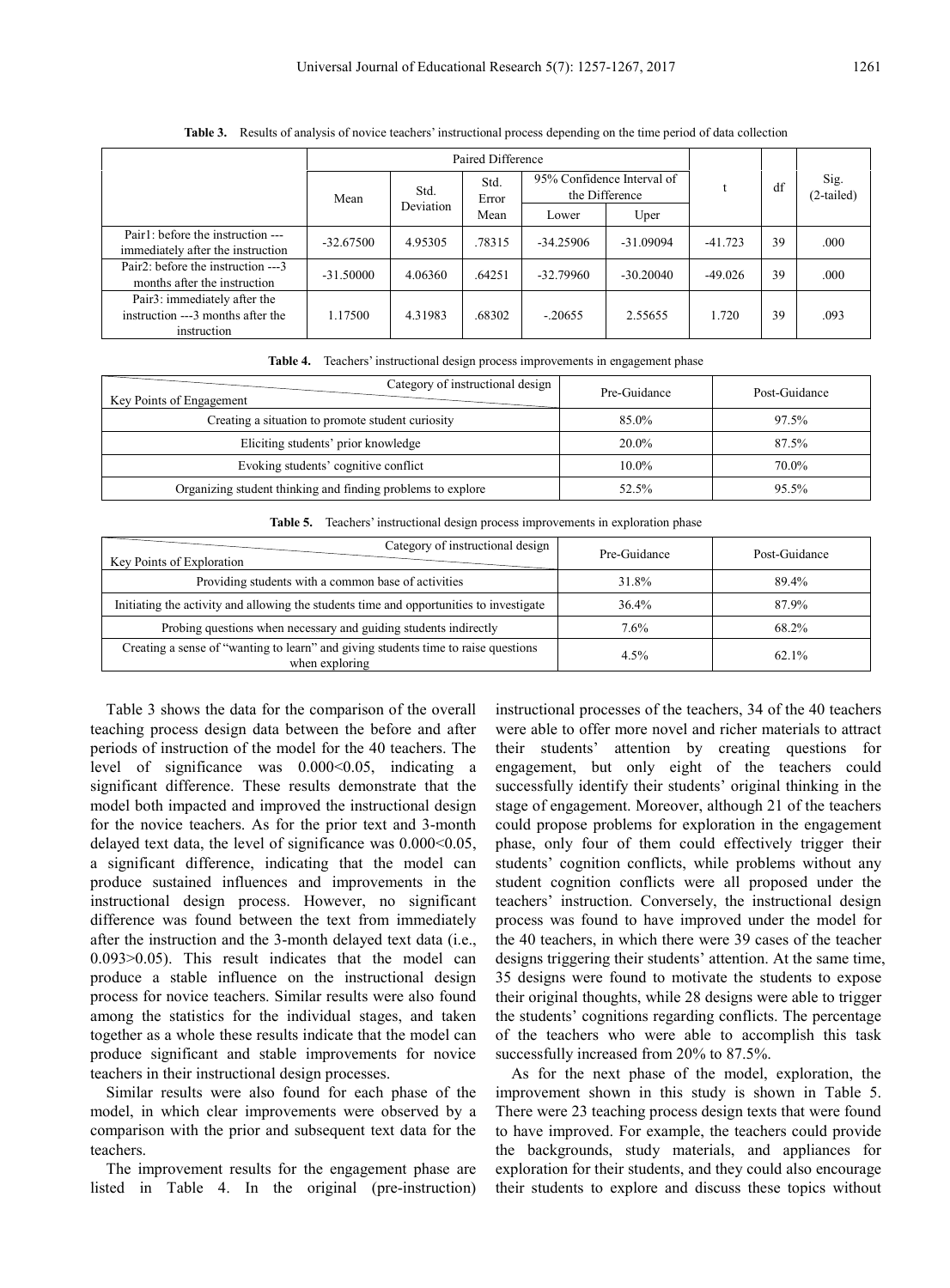any further teacher instruction.

As for the next phase of the 5E model, explanation, the observed improvement is shown in Table 6. In the pre-guidance period, the majority of the teachers' efforts were in imparting new knowledge on the students, while following the guidance, there were 36 novice teachers who could successfully instruct the students to discuss and analyze the exploration problems based on the model first, before directly imparting new knowledge on the students.

As for the next phase of the 5E model, elaboration, the results of the comparison between the pre-guidance and post-guidance, including studying and training based on the 5E teaching design model, are shown in Table 7. In this phase, 35 novice teachers tried to build new and unfamiliar question scenarios for their students to learn new knowledge, which showed an improvement compared with the pre-guidance teaching designs.

As for the evaluation phase of the 5E model, the comparison of the 40 novice teachers' results between pre-guidance and following studying and training based on the model are shown in Table 8. In the pre-guidance instructional design process, almost no teacher tried to evaluate their course during their classroom teaching. However, 22 of the teachers attempted to evaluate their students' levels of comprehension in every phase following instruction based on the model.

| Table 6. | Teachers' instructional design process improvements in explanation phase |  |  |  |
|----------|--------------------------------------------------------------------------|--|--|--|
|          |                                                                          |  |  |  |

| Category of instructional design<br>Key Points of Explanation                                                         | Pre-Guidance | Post-Guidance |
|-----------------------------------------------------------------------------------------------------------------------|--------------|---------------|
| Encouraging students to discuss and analyze the process themselves                                                    | 22.7%        | $90.0\%$      |
| Asking students to provide explanations about new concepts                                                            | 21.2%        | 68.2%         |
| Introduction (by the teacher) of scientific or technological explanations in a direct,<br>explicit, and formal manner | $18.2\%$     | 69.7%         |
| Using the student experience as the basis of explaining new knowledge                                                 | 15.2%        | 77.3%         |

| Table 7. |  | Teachers' instructional design improvements in elaboration phase |  |  |
|----------|--|------------------------------------------------------------------|--|--|
|          |  |                                                                  |  |  |

| Category of instructional design<br>Key Points of Elaboration                                                | Pre-Guidance | Post-Guidance |
|--------------------------------------------------------------------------------------------------------------|--------------|---------------|
| Creating new and unfamiliar problem scenarios for student applications                                       | 34.8%        | 87.5%         |
| Encouraging students to participate in discussions for strengthening their<br>understanding of new knowledge | 27.3%        | 80.3%         |
| Guiding students to analyze problems from multiple angles and expanding new<br>knowledge                     | $15.2\%$     | 74.2%         |
| Guiding students to summarize the corresponding knowledge, processes, and<br>methods                         | 34.8%        | 72.7%         |

**Table 8.** Teachers' instructional design improvements in evaluation phase

| Category of instructional design<br>Key Points of Evaluation                              | Pre-Guidance | Post-Guidance |
|-------------------------------------------------------------------------------------------|--------------|---------------|
| Allowing students to reflect and evaluate their own knowledge and skills when<br>learning | $6.1\%$      | 68.2%         |
| Observing and evaluating the students' new knowledge and new skills                       | $10.6\%$     | 78.8%         |
| Assessing students' knowledge and skills and providing suggestions                        | $6.1\%$      | 68.2%         |
| Evaluating the students' gradual development of understanding in every teaching<br>phase  | $0.0\%$      | 55.0%         |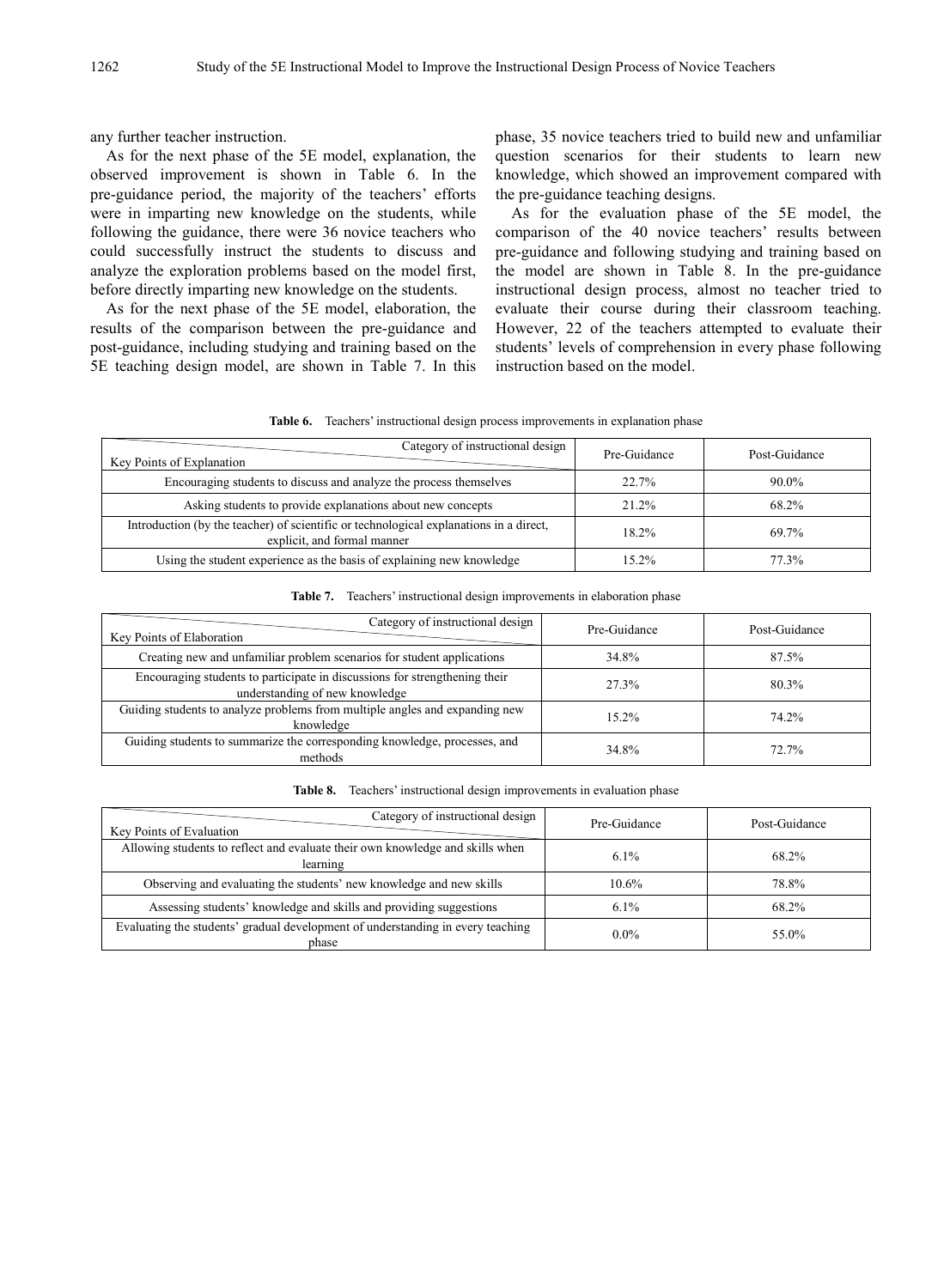The above improvement data demonstrate that the model could promote significant and stable improvements in the design of instructional processes among the novice teachers. According to the interviews with the teachers, the main reason for this observed improvement was that the model can provide an ideal template for the design of instructional processes, which can offer rules for novice teachers based on the model. Moreover, the model can improve the novice teachers' awareness levels with respect to the many aspects of instructional design; for example, one teacher noted: "Only through these specific phases can students concretely frame the knowledge they have gained and actively form a specific problem to be solved under the instruction, in which the teachers can use their procedural knowledge throughout the process of instructional design." Meanwhile, the model also showed the novice teachers how to better improve their own instructional design processes; for example, one teacher noted: "There were no longer any design elements in my Engagement phase, but rather more instruction under my guidance to allow the students to identify and work with their own, independent thinking. The scenarios used for instruction must be related to real life and also help the students to find new knowledge, which can trigger conflicts in cognition within the students and thereby ignite their interest." According to the novice teacher interview data, the model provided an effective reference and template for the teachers in their own instructional design processes, and significant improvements were obtained with respect to their design processes based on the model.

## **3.2. Results and Discussion of the Detailed Improvements Observed in Instructional Design Based on the 5E Model**

To explore the reasons why the instructional design processes improved for the novice teachers based on the model, three of the teachers were selected to further examine 1) what kind of changes occurred over time in their instructional design processes, 2) whether the observed improvements would be the same across different individuals, and 3) what kind of factors will affect the observed improvement. The study was divided into three periods to conduct this detailed analysis, and each period of analysis was given a score evaluation based on different criteria.

## 3.2.1. Changes in the Instructional Design Processes of Three Novice Teachers

According to the current analysis of different teachers' changes and improvement, all three teachers were observed to achieve improvement in their instructional design processes.

Before receiving guidance on the model, MXY had not considered the role of engagement design, and thus his efforts at curriculum engagement were ineffective. However, in the first period, following instruction in the 5E model,

MXY's problem scenarios triggered the students' attention and allowed them to explore their original cognitions; however, MXY was still unable to successfully initiate the students' cognition conflicts and thus could not explore the problem effectively. By the third period, however, MXY was able to trigger the students' attention and explore their original cognitions using her own problem scenario designs, which were also able to trigger the students' own conflict cognitions and proposals for the exploration of problems. After becoming familiar with the model, MXY was able to provide effective materials for exploration at the first period of exploration. As for the explanation phase, her instructional design process showed improvement at every period, which developed from the original (pre-guidance) "teacher's explanation" to ones in which the "students construct the explanations themselves with the teacher's supplementary information" in the third period. As for the elaboration phase, the main issue was that the design of problem scenarios for the application of new knowledge was not really a familiar process in the first two periods; nonetheless, the instructional design process was improved significantly by the third period. As for evaluation, while the teachers were unable to observe and evaluate the students to learn new knowledge and skills in the first two periods, significant improvements were achieved in the third period, in which the teachers became able to evaluate their students' study processes.

Before receiving instruction based on the model, teacher XBB had a good understanding of the model; nonetheless, XBB achieved a big breakthrough in his instructional design process during the first period. XBB was able to design a problem scenario well enough to trigger the students' conflict cognitions in the engagement phase of the first period. Even though there was no further significant developments in the second period, XBB explored the students' original cognitions effectively and produced exploration problems naturally in the third period, which achieved the highest scores. In the exploration phase, XBB developed a design for his students' self-exploration activity in the first period, and further improved the design of the exploration problem. In the explanation phase, XBB maintained the same development viewpoint as in the first two periods, that is, that teachers should be able to help their students to construct self-knowledge frameworks before passing on their new knowledge. However, XBB was able to perfect his "students' explanation." The most difficult phase for XBB was elaboration, in which XBB did worse in instructional design compared with the other phases. In this phase, the difficult aspect was the design of unfamiliar problem scenarios, despite the design being after instruction in the model. In the evaluation phase, XBB understood the model well and paid attention to the students' self-evaluations in the first two periods. In addition, XBB was even able to develop teacher evaluations of the students' study processes in the third period.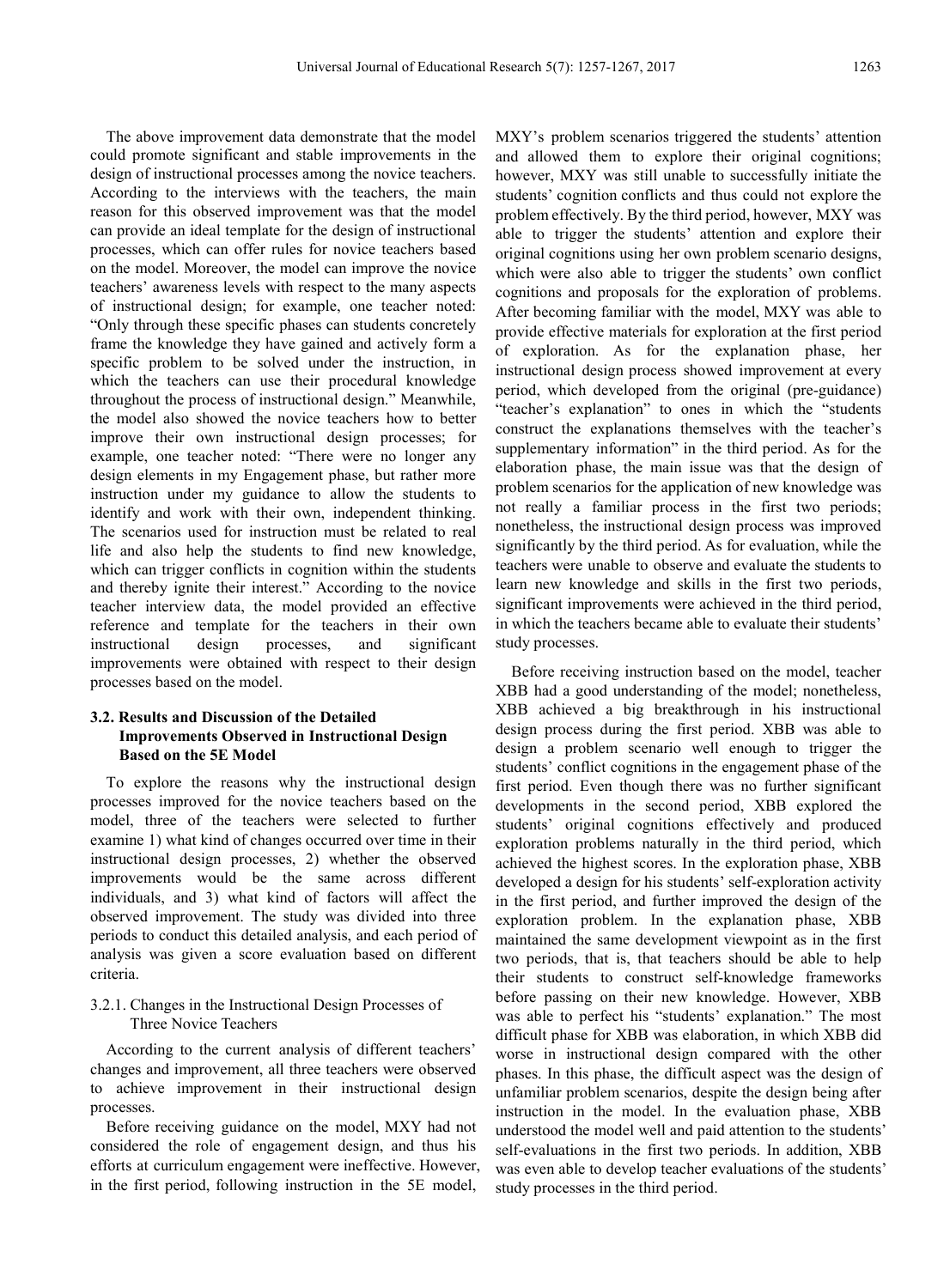|        |                                                                                                               |                                                                                                          | Identification of                                                                            |                                                                                                |                                                                                                     |                                                                     |
|--------|---------------------------------------------------------------------------------------------------------------|----------------------------------------------------------------------------------------------------------|----------------------------------------------------------------------------------------------|------------------------------------------------------------------------------------------------|-----------------------------------------------------------------------------------------------------|---------------------------------------------------------------------|
| Stage  | Engagement                                                                                                    | Exploration                                                                                              | Explanation                                                                                  | Elaboration                                                                                    | Evaluation                                                                                          | the 5E                                                              |
|        | 10                                                                                                            | 15                                                                                                       | 13                                                                                           | 10                                                                                             | 15                                                                                                  | Agreed basically,                                                   |
| First  | Causing students'<br>cognitive conflict<br>without eliciting<br>students' prior<br>knowledge.                 | Providing students<br>with a common<br>base of activities.<br>but didn't carry out<br>probing questions. | Grave students the<br>chance to express,<br>but the new<br>knowledge was<br>told by teacher. | The new<br>knowledge was to<br>applied in the<br>common exercise.                              | Students evaluate<br>themselves, but<br>lack of teacher's<br>evaluation.                            | inspired by<br>exploration and<br>evaluation<br>especially.         |
|        | 15                                                                                                            | 15                                                                                                       | 18                                                                                           | 10                                                                                             | 15                                                                                                  |                                                                     |
| Second | Created a question<br>situation and caused<br>students attention.<br>but failed to come up<br>with a problem. | Providing students<br>with a common<br>base of activities.<br>but still lack of<br>probing questions.    | <b>Students</b><br>constructed new<br>knowledge<br>themselves.                               | Barely had no<br>improvement.                                                                  | Students evaluate<br>themselves, but<br>still lack of<br>teacher's<br>evaluation in the<br>process. | Agreed the link<br>of explanation<br>especially.                    |
|        | 20                                                                                                            | 15                                                                                                       | 20                                                                                           | 20                                                                                             | 20                                                                                                  |                                                                     |
| Third  | Caused students'<br>cognitive conflict and<br>elicited students'<br>prior knowledge.                          | The exploration<br>improved, but still<br>lack of probing<br>questions.                                  | Students<br>constructed new<br>knowledge and<br>teacher gave them<br>supplement.             | Extending<br>students'<br>conceptual<br>understanding and<br>skills through new<br>experience. | Students evaluated<br>themselves and<br>teacher valuated<br>students in<br>progress.                | Agreed,<br>understanding the<br>5E instructional<br>model entirely. |

**Table 9.** MXY's specific situation of instructional design across the three stages

**Table 10.** XBB's specific situation of instructional design across the three stages

| Stage  | Teaching process design $(20*5)$                                                     |                                                                                                      |                                                                                    |                                                                           |                                                                                                     |                                                                 |  |
|--------|--------------------------------------------------------------------------------------|------------------------------------------------------------------------------------------------------|------------------------------------------------------------------------------------|---------------------------------------------------------------------------|-----------------------------------------------------------------------------------------------------|-----------------------------------------------------------------|--|
|        | Engagement                                                                           | Exploration                                                                                          | Explanation                                                                        | Elaboration                                                               | Evaluation                                                                                          | the 5E                                                          |  |
| First  | 15                                                                                   | 15                                                                                                   | 15                                                                                 | 10                                                                        | 15                                                                                                  | Agreed, viewing<br>5E instructional<br>model as a<br>direction. |  |
|        | Caused students'<br>cognitive conflict,<br>and elicited students'<br>prior knowledge | Provided students<br>with a common<br>base of activities.<br>but still lack of<br>probing questions. | students<br>constructed new<br>knowledge with a<br>little teacher's<br>supplement. | The new<br>knowledge was to<br>applied in familiar<br>question situation. | Students evaluate<br>themselves, but<br>lack of teacher's<br>evaluation.                            |                                                                 |  |
| Second | 15                                                                                   | 18                                                                                                   | 15                                                                                 | 15                                                                        | 15                                                                                                  | Agreed, guided<br>by 5E<br>instructional<br>model.              |  |
|        | Improved, but failed<br>to come up with a<br>problem.                                | Realized the<br>students<br>exploration with<br>probing questions.                                   | Teacher<br>explanation mostly<br>with students<br>construction.                    | Applied the new<br>knowledge in stage<br>experiences.                     | Students evaluate<br>themselves, but<br>still lack of<br>teacher's<br>evaluation in the<br>process. |                                                                 |  |
| Third  | 20                                                                                   | 18                                                                                                   | 20                                                                                 | 15                                                                        | 18                                                                                                  |                                                                 |  |
|        | Caused students'<br>cognitive conflict and<br>came up with<br>problem to explored.   | Improved, and the<br>exploration was<br>designed prefect.                                            | Students<br>constructed new<br>knowledge and<br>teacher gave them<br>supplement.   | Barely had no<br>further<br>improvement.                                  | Improved, teacher<br>valuated students<br>in progress better.                                       | Agreed the 5E<br>instructional<br>model entirely.               |  |

ZRL showed improvement in the instructional design process across all three periods of engagement. In the first period, ZRL aimed for designing the problem scenario to trigger the students' attention, while also designing problems to explore the students' original cognitions. In the second period, ZRL was able to trigger the students' conflict cognitions, then in the third period, ZRL was able to design problems for instructing the students to explore the problems naturally. In the third period, however, ZRL's design activities showed significant improvement, which stimulated the students' ability to take the initiative in class

activities. As for the explanation phase, the improvement in the instructional design process was not stable across the three periods. In the elaboration phase, ZRL identified with the model extremely well in the first period, in which an awareness of the students' self-evaluations is important. ZRL was able to incorporate her students' self-evaluations into her instructional design process; however, her student evaluations were still lacking in quality. The same problems also appeared in the following two periods, that is, no new development or improvement was observed.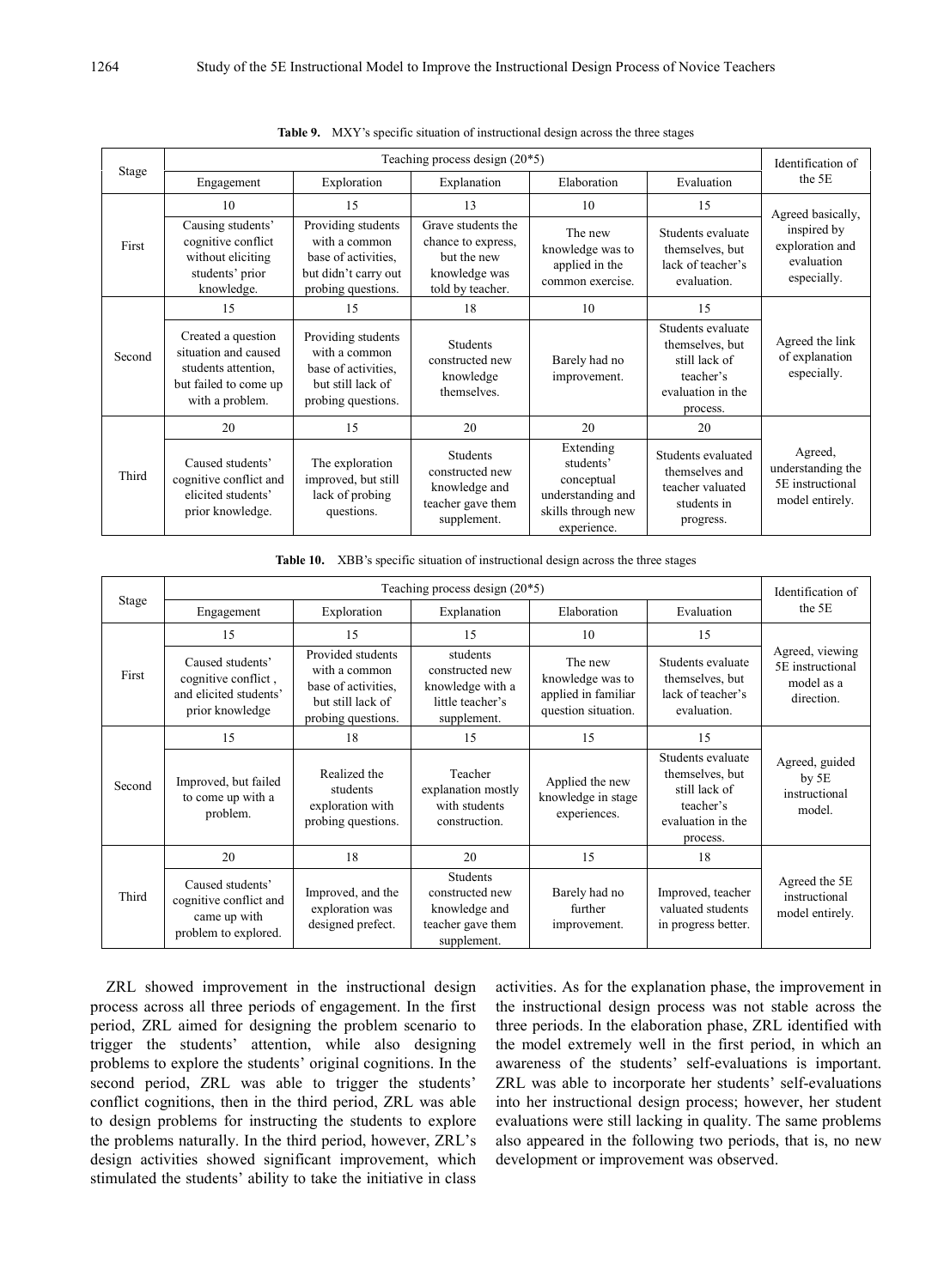| Stage  | Teaching process design $(20*5)$                                                                  |                                                                                                          |                                                                                         |                                                                                             |                                                                                                     |                                                                           |  |
|--------|---------------------------------------------------------------------------------------------------|----------------------------------------------------------------------------------------------------------|-----------------------------------------------------------------------------------------|---------------------------------------------------------------------------------------------|-----------------------------------------------------------------------------------------------------|---------------------------------------------------------------------------|--|
|        | Engagement                                                                                        | Exploration                                                                                              | Explanation                                                                             | Elaboration                                                                                 | Evaluation                                                                                          | the 5E                                                                    |  |
| First  | 10                                                                                                | 10                                                                                                       | 13                                                                                      | 10                                                                                          | 15                                                                                                  | Agreed basically,<br>but the<br>understanding<br>needs to be<br>improved. |  |
|        | Created a question<br>situation but only<br>raised students'<br>attention.                        | Most of the<br>exploration was<br>done by teacher.                                                       | Teacher<br>explanation mostly<br>with students'<br>construction.                        | The new<br>knowledge was to<br>applied in the<br>common exercise.                           | Students evaluate<br>themselves, but<br>lack of teacher's<br>evaluation.                            |                                                                           |  |
| Second | 15                                                                                                | 10                                                                                                       | 15                                                                                      | 15                                                                                          | 15                                                                                                  | Agreed, but<br>worried when<br>used it.                                   |  |
|        | Caused students'<br>cognitive conflict,<br>but lack of eliciting<br>students' prior<br>knowledge. | Barely had any<br>improvement.                                                                           | <b>Students</b><br>constructed new<br>knowledge and<br>teacher gave them<br>supplement. | The new<br>knowledge was to<br>applied in the<br>interesting<br>situation.                  | Barely had any<br>improvement.                                                                      |                                                                           |  |
| Third  | 18                                                                                                | 15                                                                                                       | 10                                                                                      | 15                                                                                          | 15                                                                                                  |                                                                           |  |
|        | Improved, began to<br>come up with<br>problem to explored.                                        | Providing students<br>with a common<br>base of activities.<br>but didn't carry out<br>probing questions. | Most of the new<br>knowledge was<br>told by teacher.                                    | Extending<br>students'<br>conceptual<br>understanding and<br>skills in different<br>angles. | Students evaluate<br>themselves, but<br>still lack of<br>teacher's<br>evaluation in the<br>process. | Agreed, but most<br>of the activities<br>were still done by<br>teachers.  |  |

**Table 11.** ZRL's specific situation of instructional design across the three stages

## 3.2.2. Similarities and Differences between the Different Novice Teachers in the Development of Their Instructional Design Processes

Based on the similarities observed across all three periods, the novice teachers all seemed to experience, become familiar with, and understand the application and design of the model in a similar manner. Following the three periods of instruction and practical design, the analysis results showed that the model produced positive influences in the instructional design processes of the novice teachers. The novice teachers were able to not only reconsider the design of their original (pre-guidance) teaching processes based on the information they received on the model, but they were also able to identify weak points in their original teaching processes and modify them effectively. The variations among the three novice teachers' instructional design processes for each period in the different phases are shown in Figure 3.





**Figure 3.** Instructional design process improvements of the three novice teachers across the different stages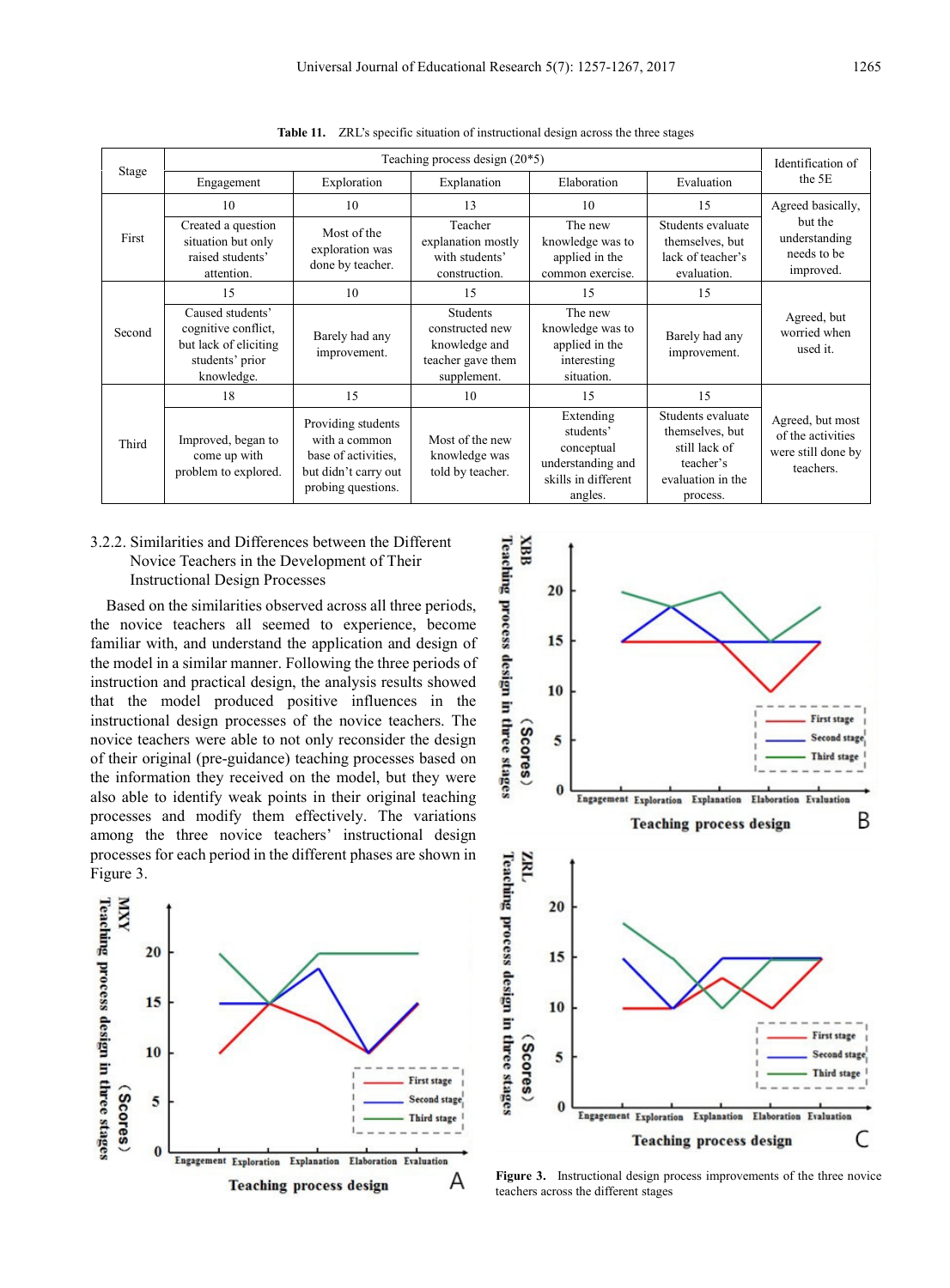According to the analysis shown in Figure 3, MXY achieved the best overall improvement based on the differences in the points of development and improvement across the entirety of the instructional design process. She reached the target at every phase in this study except for the exploration phase. The reason for this significant improvement for MXY in instructional design was that she developed a good understanding of and was able to clearly identify the model; moreover, she was able to learn more about education theories in her postgraduate study. In addition, MXY was found to do much better in her instructional design through further instructing practice and applying theories of education. In her opinion, "the 5E instructional model will guide novice teachers effectively in developing their processes of instructional design, because it lists required criteria clearly at every period and phase." For MXY, the greatest benefit of the model was the evaluation aspect, and in particular the aspect of process evaluation. Meanwhile, the stimulation of student conflict cognitions in the engagement phase was also very useful for her. Conversely, ZRL noted that she sometimes worried about the effects of the model in her instructional design process, which caused her to often revert back to her original (pre-guidance) teaching process. Therefore, ZRL showed relatively little change on the whole with respect to her instructional design process; moreover, her instructional design process appeared somewhat unstable. In sum, the above results demonstrate that one's degree of confidence and ability to identify the model can affect the improvement of the instructional design processes of novice teachers.

Even though MXY achieved the best overall improvement in instructional design, she nonetheless showed no improvement in the exploration phase, as shown in Figure 3, while XBB showed the best improvement in the exploration phrase. The likely reason for this difference is that XBB did more research and reflection with respect to the practical processes involved in teaching. Therefore, XBB communicated with the researcher at every phase and period of instruction, and reflected much on the experiences, resulting in his being able to perform the best in the exploration phase, and also better apply the model to the students' self-exploration activities. In his opinion, "The exploration is not just limited to the original operation of the experiment after the study of the 5E instructional model, because the reference materials are also prime content for exploration. In the original (pre-guidance) exploration stages, the main objective was to obtain the conclusion through experimentation, while the exploration phase in the 5E instructional model not only allows the students to obtain the conclusion by themselves, but it also instructs the students to construct and resolve the cognition aspects themselves according to the problems. The students' cognitions may be simple, or one-sided, understandings, and they may not even be correct, but it is the process itself that provides the real evidence for students attempting to resolve their cognition conflicts." In this way, XBB was able to gain additional insights through reflection on the teaching process based on

the model, resulting in an improved exploration phase.

We can thus see that even though the three abovementioned case studies were conducted under the same instruction and training, the specific cognitions and behaviors with respect to each individual's instructional design process were different. According to the results of our study, including the interviews we conducted with the three novice teachers, the main differences observed between the teachers derived from differences in educational background, confidence in one's ability to teach, a sense of identity as a teacher, habits of reflecting on one's teaching experiences, one's actual teaching experience, and the conditions of the students being taught.

# **4. Conclusions**

The analyses of the collected data for the novice teachers on their instructional design processes based on the 5E model demonstrated that the model can produce a positive impact on the development and improvement of novice teachers in their efforts at instructional design. In our study, the novice teachers improved their instructional design processes after being trained in the model. The reason for the observed improvement was that the model provided a good template for the novice teachers, and that they were therefore able to constantly and consistently further develop their ability to teach by refining their instructional design process. In addition, we also found that the observed improvement among the novice teachers was stable across time. Their abilities to design instructional processes all improved, and in particular the three novice teachers chosen for the case studies showed increased familiarity, identification, understanding, application, and self-design of the various aspects of the model. However, we also found that the specific improvements were different for each novice teacher. Therefore, though the model on the whole had positive effects on the novice teachers with respect to their instructional design processes, their specific improvements were also affected by the teachers' confidence in teaching, understanding of the relevant theories, ability to self-reflect on their teaching ability, and the conditions of their students.

The most important conclusion of this study is the fact that the model influenced and improved the ways in which the novice chemistry teachers were able to design their own teaching processes. In this sense, we can say that the research objective was achieved. In addition, the further refinement and improvement of the model itself is also a worthwhile further study objective. All such research will be of potential value for the further development and improvement of teachers with respect to the design of instructional processes based on the 5E instructional model.

## **Acknowledgements**

We are very grateful to the Faculty of Education of